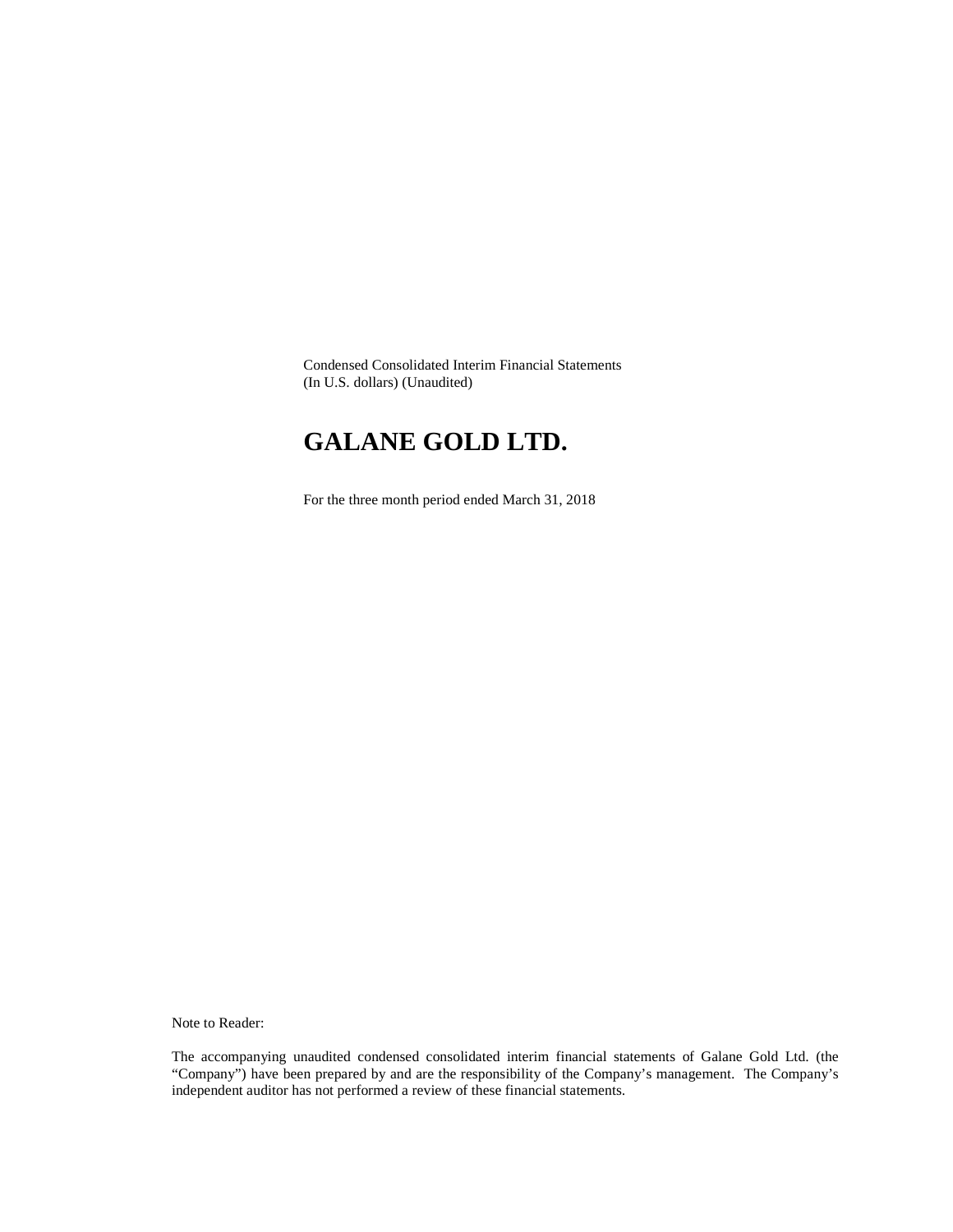Condensed Consolidated Interim Statement of Financial Position (In U.S. dollars) (Unaudited)

As at March 31, 2018 and December 31, 2017

|                                               |              | March 31, 2018                         | December 31,     |  |  |
|-----------------------------------------------|--------------|----------------------------------------|------------------|--|--|
|                                               | <b>Notes</b> |                                        | 2017             |  |  |
| Assets                                        |              |                                        |                  |  |  |
| Current assets:                               |              |                                        |                  |  |  |
| Cash                                          |              | \$<br>2,434,871                        | \$<br>2,550,701  |  |  |
| Trade and other receivables                   | 6            | 1,583,480                              | 1,582,958        |  |  |
| Inventories                                   | 7            | 4,511,859                              | 4,772,353        |  |  |
|                                               |              | 8,530,210                              | 8,906,012        |  |  |
| Non-current assets                            |              |                                        |                  |  |  |
| Mining and exploration properties             | 8            | 34,685,722                             | 35,231,615       |  |  |
| Plant and equipment                           | 8            | 2,154,078                              | 2,414,229        |  |  |
|                                               |              | 36,839,800                             | 37,645,844       |  |  |
|                                               |              | $\overline{\mathcal{S}}$<br>45,370,010 | \$<br>46,551,856 |  |  |
|                                               |              |                                        |                  |  |  |
| Liabilities and Shareholders'                 |              |                                        |                  |  |  |
|                                               |              |                                        |                  |  |  |
| Equity                                        |              |                                        |                  |  |  |
| Current liabilities:                          |              |                                        |                  |  |  |
| Accounts payable and accrued liabilities      | 10           | \$<br>10,945,174                       | \$<br>10,921,451 |  |  |
| Current portion of interest bearing loans and | 11           | 940,439                                | 8,862,616        |  |  |
| borrowings                                    |              |                                        |                  |  |  |
|                                               |              | 11,885,613                             | 19,784,067       |  |  |
| Non-current liabilities:                      |              |                                        |                  |  |  |
| Interest-bearing loans and borrowings         | 11           | 14,006,716                             | 6,114,155        |  |  |
| Warrants denominated in a foreign currency    | 13           | 31,882                                 | 31,402           |  |  |
| Restoration and rehabilitation provision      | 9            | 6,762,227                              | 6,530,831        |  |  |
|                                               |              | 20,800,825                             | 12,676,388       |  |  |
| Shareholders' equity:                         |              |                                        |                  |  |  |
| Share capital                                 | 13           | \$<br>37,348,880                       | \$<br>37,348,880 |  |  |
| Reserves                                      |              | 2,345,681                              | 2,280,668        |  |  |
| Retained deficit                              |              | (27,010,989)                           | (25, 538, 147)   |  |  |
| Equity attributable to Galane Gold Ltd.       |              | 12,683,572                             | 14,091,401       |  |  |
| <b>Shareholders</b>                           |              |                                        |                  |  |  |
|                                               |              | 45,370,010<br>\$                       | \$<br>46,551,856 |  |  |

Commitments and contingencies (Note 15);

Approved and authorized by the Board on May 9, 2018:

| sood<br>'Ravi . | שונCurector | "<br>aan<br>$\cdots$ | ector |
|-----------------|-------------|----------------------|-------|
|                 |             |                      |       |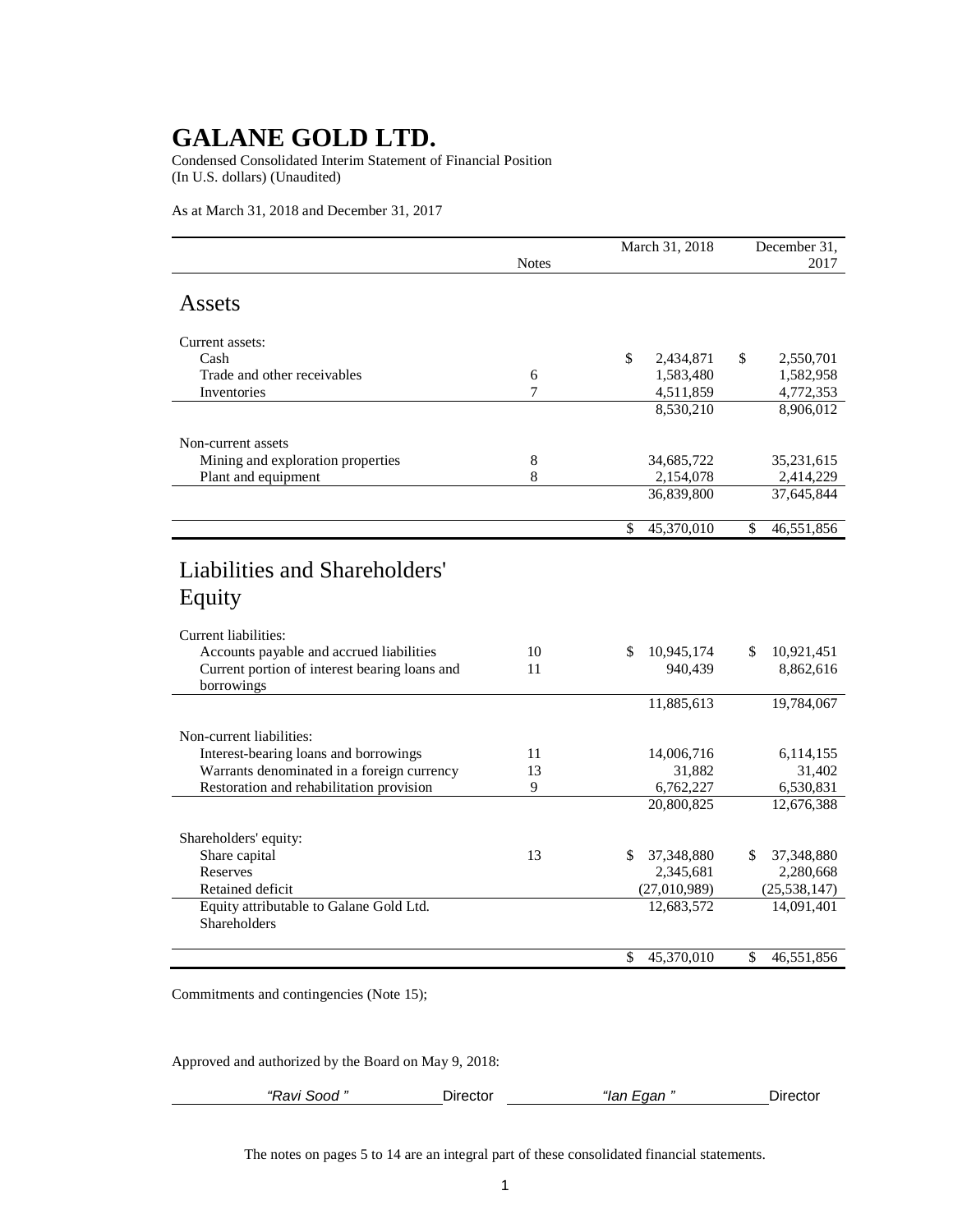Condensed Consolidated Interim Statement of Earnings (Loss) and Comprehensive Earnings (Loss) (In U.S. dollars) (Unaudited)

Three month periods ended March 31, 2018 and March 31, 2017

|                                                          | <b>Note</b> |               | 2018        |              | 2017        |
|----------------------------------------------------------|-------------|---------------|-------------|--------------|-------------|
|                                                          |             |               |             |              |             |
| Mining Revenue                                           |             | \$            | 9,907,949   | \$           | 6,727,699   |
| <b>Mining Costs:</b>                                     | 14          |               | 9,634,281   |              | 9,260,983   |
| Earnings (loss) from mining operations                   |             |               | 273,668     |              | (2,533,284) |
|                                                          |             |               |             |              |             |
| Expenses:                                                |             |               |             |              |             |
| Exploration costs                                        |             |               | 60,176      |              | 34,783      |
| Foreign exchange loss                                    |             |               | 595,218     |              | 413,853     |
| Corporate general and administration                     | 14          |               | 650,234     |              | 486,633     |
| Financing costs                                          | 14          |               | 151,608     |              | 489,326     |
| Other expenses                                           | 14          |               | 289,274     |              | 305,472     |
|                                                          |             |               | 1,746,510   |              | 1,730,067   |
|                                                          |             |               |             |              |             |
| Loss for the period before taxation                      |             | \$            | (1,472,842) | $\mathbb{S}$ | (4,263,351) |
| Taxation                                                 | 12          | \$            |             | \$           |             |
|                                                          |             |               |             |              |             |
| Net loss and comprehensive loss for the period           |             | \$            | (1,472,842) | \$           | (4,263,351) |
|                                                          |             |               |             |              |             |
| Basic loss per common share                              | 13          | $\mathcal{S}$ | (0.01)      | \$           | (0.03)      |
| Diluted loss per common share                            | 13          | \$            | (0.01)      | \$           | (0.03)      |
|                                                          |             |               |             |              |             |
| Weighted average number of common shares - basic         | 13          |               | 146,804,760 |              | 145,732,833 |
|                                                          |             |               |             |              |             |
| Weighted average number of common shares – fully diluted | 13          |               | 146,804,760 |              | 145,732,833 |
|                                                          |             |               |             |              |             |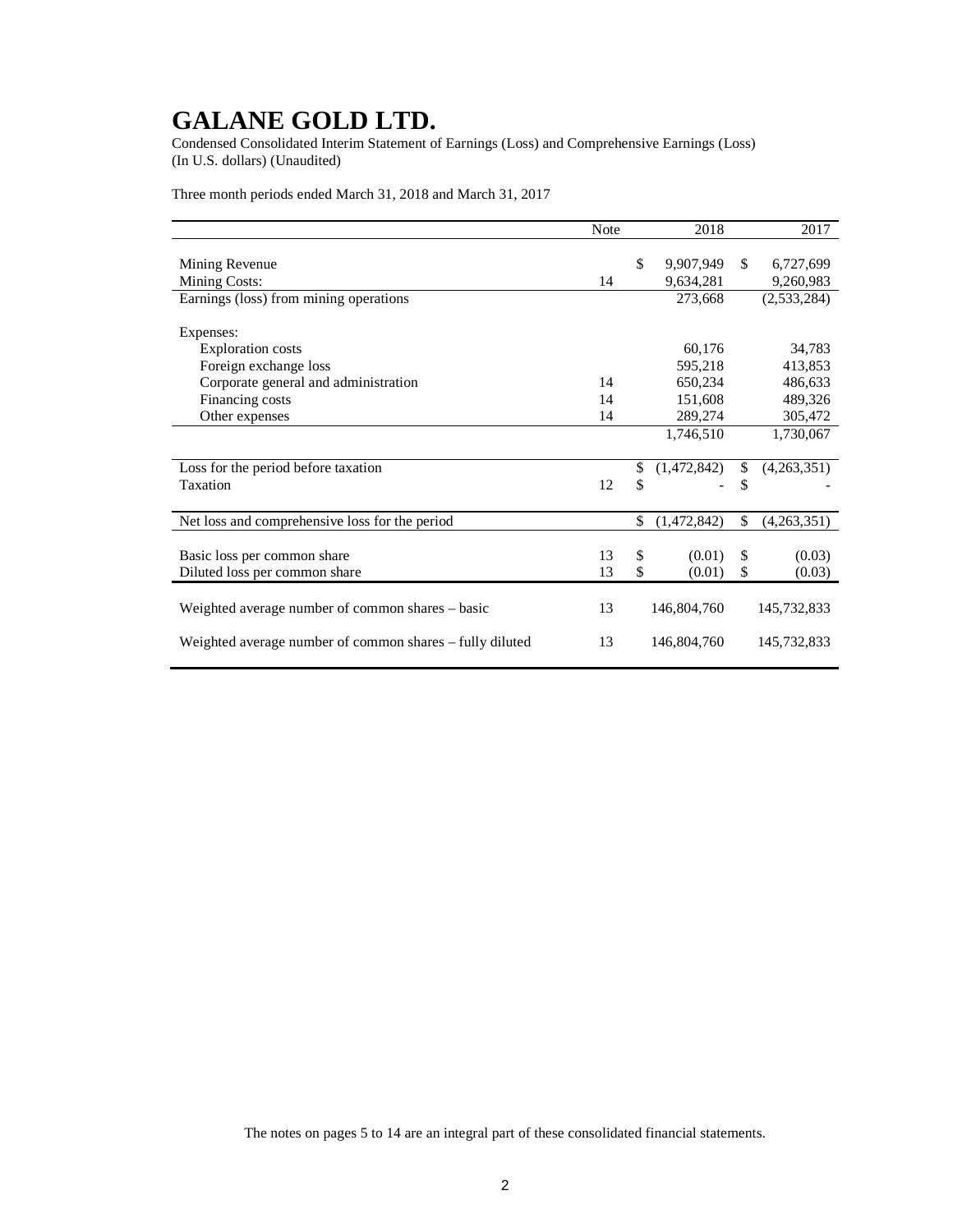Condensed Consolidated Interim Statement of Changes in Equity (In U.S. Dollars) (Unaudited)

Three month periods ended March 31, 2018 and March 31, 2017

|                                         |              | <b>Capital Stock</b> |              | <b>Reserves</b>                                 |                                   |              |
|-----------------------------------------|--------------|----------------------|--------------|-------------------------------------------------|-----------------------------------|--------------|
|                                         | <b>Notes</b> | <b>Number</b>        | Amount       | <b>Stock</b><br><b>based</b><br><i>payments</i> | <b>Retained</b><br><b>Deficit</b> | <b>Total</b> |
|                                         |              |                      |              |                                                 |                                   |              |
| <b>Balance as at December 31, 2016</b>  |              | 145,088,978          | 37,139,370   | 2,077,781                                       | (23, 195, 178)                    | 16,021,973   |
| Stock-based compensation for the period |              |                      |              | 62,213                                          |                                   | 62,213       |
| Deferred Stock Units Issued             |              | 965,782              | 164,431      | (164, 431)                                      |                                   |              |
| Net loss for the three months ended     |              |                      |              |                                                 |                                   |              |
| March 31, 2017                          |              |                      |              |                                                 | (4,263,351)                       | (4,263,351)  |
| Balance as at March 31, 2017            |              | 146,054,760          | 37, 303, 801 | 1,975,563                                       | (27, 458, 529)                    | 11,820,835   |
| <b>Balance as at December 31, 2017</b>  |              | 146,804,760          | 37,348,880   | 2,280,668                                       | (25,538,147)                      | 14,091,401   |
| Stock-based compensation for the period | 14           |                      |              | 65,013                                          |                                   | 65,013       |
| Net loss for the three months ended     |              |                      |              |                                                 |                                   |              |
| March 31, 2018                          |              |                      |              |                                                 | (1,472,842)                       | (1,472,842)  |
|                                         |              |                      |              |                                                 |                                   |              |
| Balance as at March 31, 2018            |              | 146,804,760          | 37, 348, 880 | 2,345,681                                       | (27,010,989)                      | 12,683,572   |
|                                         |              |                      |              |                                                 |                                   |              |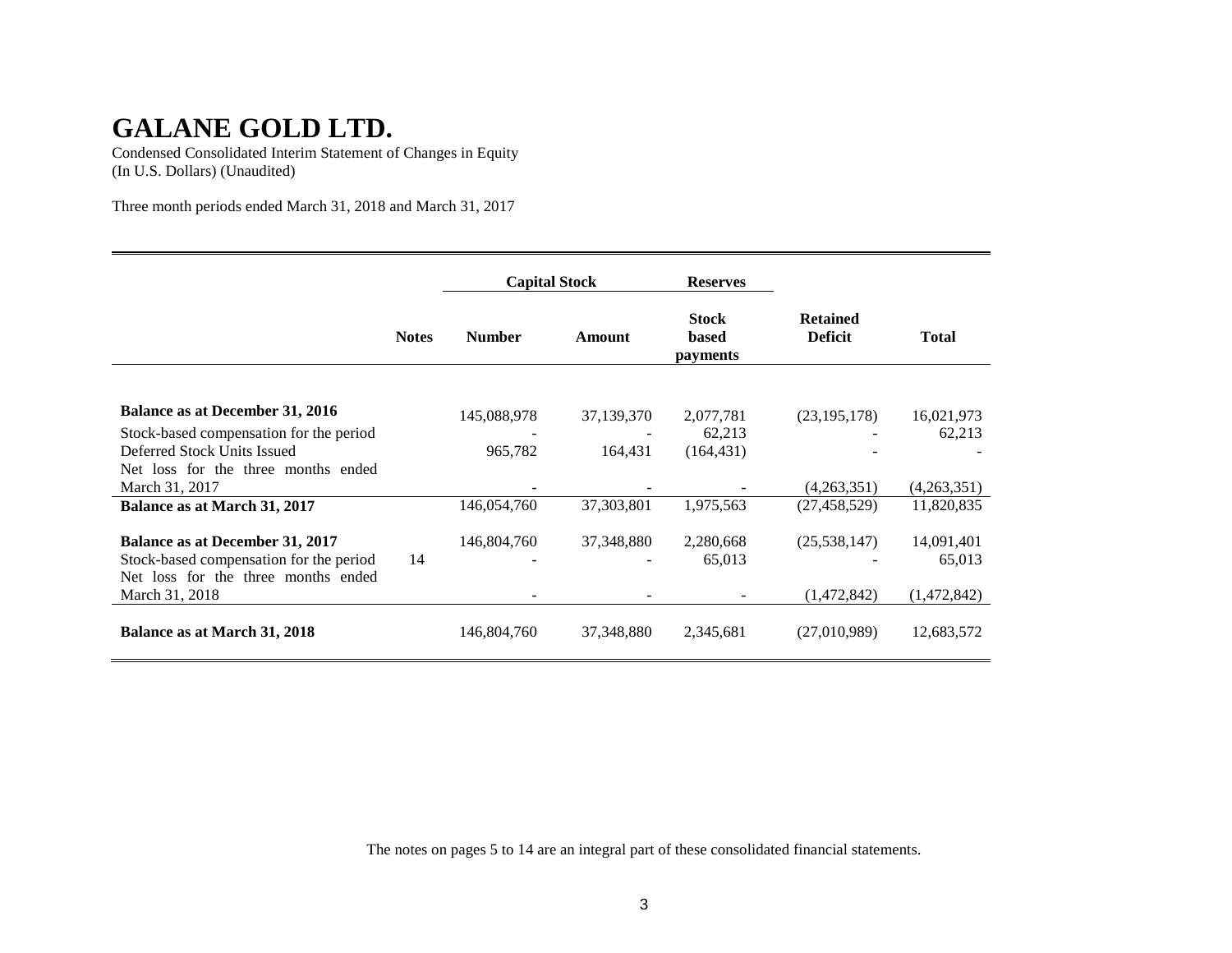Condensed Consolidated Interim Statement of Cash Flows (In U.S. Dollars) (Unaudited)

Three month periods ended March 31, 2018 and March 31, 2017

|                                                          | <b>Notes</b> | 2018              | 2017             |
|----------------------------------------------------------|--------------|-------------------|------------------|
|                                                          |              |                   |                  |
| Cash flows from operating activities:                    |              |                   |                  |
| Net (loss) earnings for the period                       |              | \$<br>(1,472,842) | (4,263,351)<br>S |
| Items not involving cash:                                |              |                   |                  |
| Depreciation and amortization                            | 8            | 1,383,152         | 1,288,484        |
| Share based compensation                                 |              | 65,013            | 62,213           |
| Accretion - ARO                                          | 9            | 103,456           | 63,108           |
| Interest expense                                         | 14           | 47,672            | 424,689          |
| Foreign exchange loss                                    |              | 273,118           | 306,771          |
| Change in fair value of warrants                         |              | 480               | 1,529            |
| Deferral of royalties payable                            | 11           |                   | 340,793          |
| Working capital adjustments:                             |              |                   |                  |
| Change in trade and other receivables                    |              | 32,452            | 15,819           |
| Change in inventories                                    |              | 260,494           | 2,070,098        |
| Change in trade and other payables relating to operating |              |                   |                  |
| activities                                               |              | (143, 283)        | 511,100          |
| Cash flows from operating activities                     |              | 549,712           | 821,253          |
|                                                          |              |                   |                  |
| Cash flows from investing activities:                    |              |                   |                  |
| Mining assets acquired                                   | 8            | (577, 108)        | (610, 600)       |
| Cash flows used in investing activities                  |              | (577, 108)        | (610, 600)       |
|                                                          |              |                   |                  |
| Cash flow from financing activities:                     |              |                   |                  |
| Short term note                                          |              |                   | 499,888          |
| Interest paid                                            |              |                   | (11, 140)        |
| Repayment of interest bearing loans                      |              |                   | (265, 860)       |
| Capital lease obligations                                |              | (85, 344)         | (17, 013)        |
| Cash flows from financing activities                     |              | (85, 344)         | 205,875          |
|                                                          |              |                   |                  |
| Increase (decrease) in cash                              |              | (112,740)         | 416,528          |
|                                                          |              |                   |                  |
| Effect of unrealized foreign exchange gain on cash       |              | (3,090)           | 820              |
|                                                          |              |                   |                  |
| Cash, at January 1                                       |              | 2,550,701         | 823,741          |
|                                                          |              |                   |                  |
| Cash, at March 31                                        |              | \$<br>2,434,871   | \$<br>1,241,089  |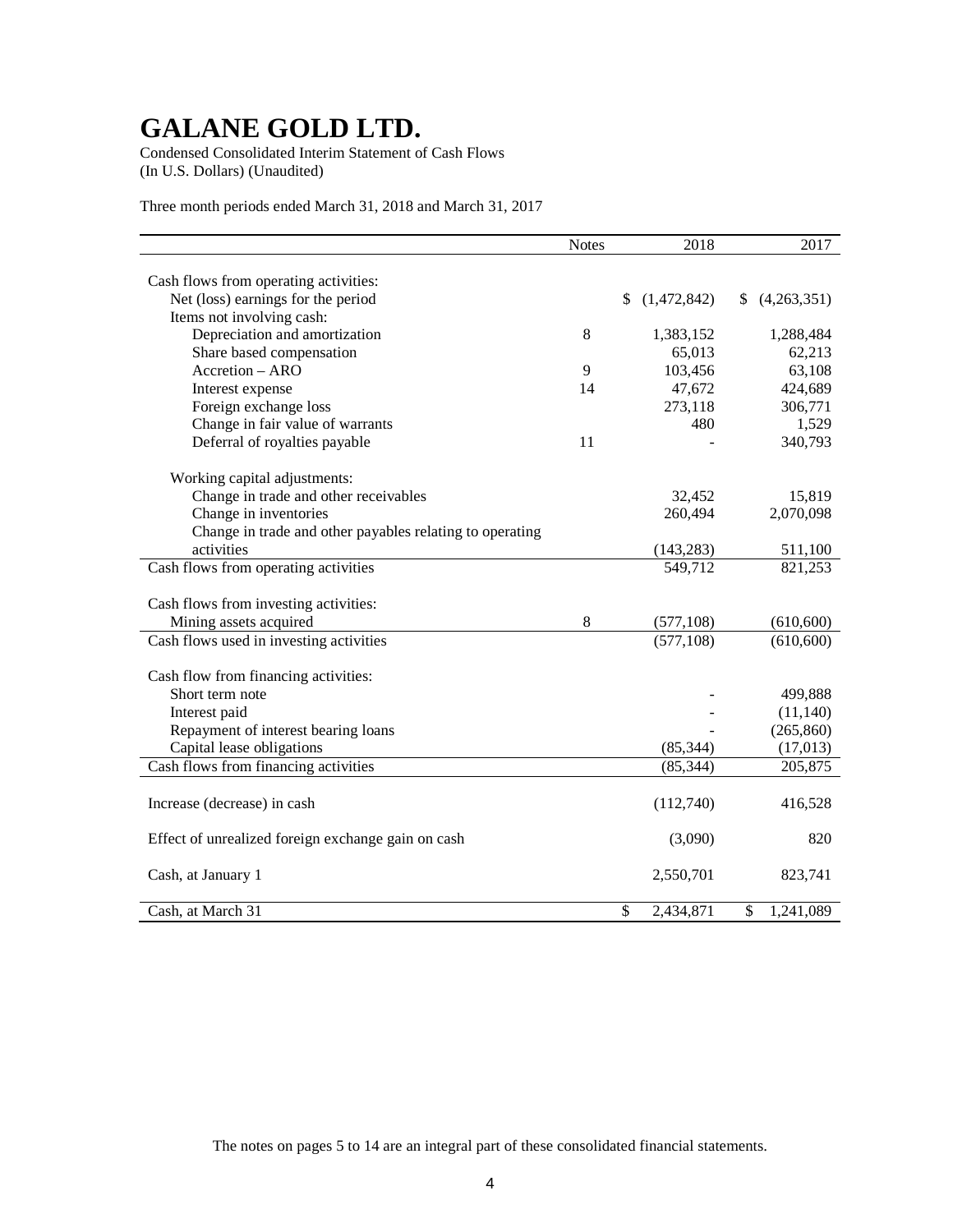Notes to the Unaudited Condensed Consolidated Interim Financial Statements

For the three months ended March 31, 2018 and March 31, 2017

#### **1. Corporate Information**

Galane Gold Ltd. (the "Company") operates through its wholly owned subsidiary, Galane Gold Mines Ltd., which was incorporated under the *Business Corporations Act* (Ontario) on November 15, 2010 and whose principal business activities are the exploration for, development of, and operation of gold mining properties. The Company's registered and head office is located at Suite 1800, 181 Bay St., Toronto, Ontario, Canada.

### **2. Liquidity Risk**

As at March 31, 2018, the Company had a working capital deficiency of \$3.4 million compared to a deficiency of \$10.9 million at December 31, 2017. Included in working capital as at December 31, 2017 was \$8.4 million due to the government of Botswana relating to outstanding royalty payments.

The strength in gold prices and improved operating performance at the Mupane mine have had a positive impact on the Company's operating results, resulting in earnings from mining operations of \$0.3 million for the period ended March 31, 2018, compared to a loss of \$2.5 million for the same period in 2017. Cash flow generated from operations for the three months ended March 31, 2018 was \$0.5 million and the Company expects to be able to meet its obligations as they fall due for at least the next 12 months from cash generated from operations.

The current commodity price and exchange rate environment can be volatile which may have an impact on the Company's cash flows. Despite the higher gold price currently being realized, the Company continues to review its near term operating plans and to take steps to reduce costs and maximize cash flow generated from operations.

#### **3. Basis of preparation:**

#### **(a) Statement of compliance**

The unaudited condensed consolidated interim financial statements (the "Financial Statements") of the Company as at and for the three months ended March 31, 2018 have been prepared in accordance with IAS 34, Interim Financial Reporting, and do not include all of the information required for full annual consolidated financial statements. Accordingly, certain information and disclosures normally included in annual financial statements prepared in accordance with International Financial Reporting Standards ("IFRS") have been omitted or condensed.

#### **(b) Significant accounting judgments, estimates and assumptions**

The preparation of the Financial Statements in conformity with IFRS requires management to make judgments, estimates and assumptions that affect the reported amounts of assets, liabilities and contingent liabilities at the date of the Financial Statements and reported amounts of revenues and expenses during the reporting period. Estimates and assumptions are regularly evaluated and are based on management's experience and other factors, including expectations of future events that are believed to be reasonable under the circumstances. Actual results may differ from these estimates. The particular areas of estimation uncertainty and critical judgments are outlined in detail in the annual audited consolidated financial statements for the year ended December 31, 2017 (the "Annual Financial Statements").

#### **(c) Functional and presentation currency**

The consolidated financial statements are presented in U.S. dollars, which is the functional currency of the Company and each of its subsidiaries. All amounts are in U.S. dollars, except where otherwise indicated.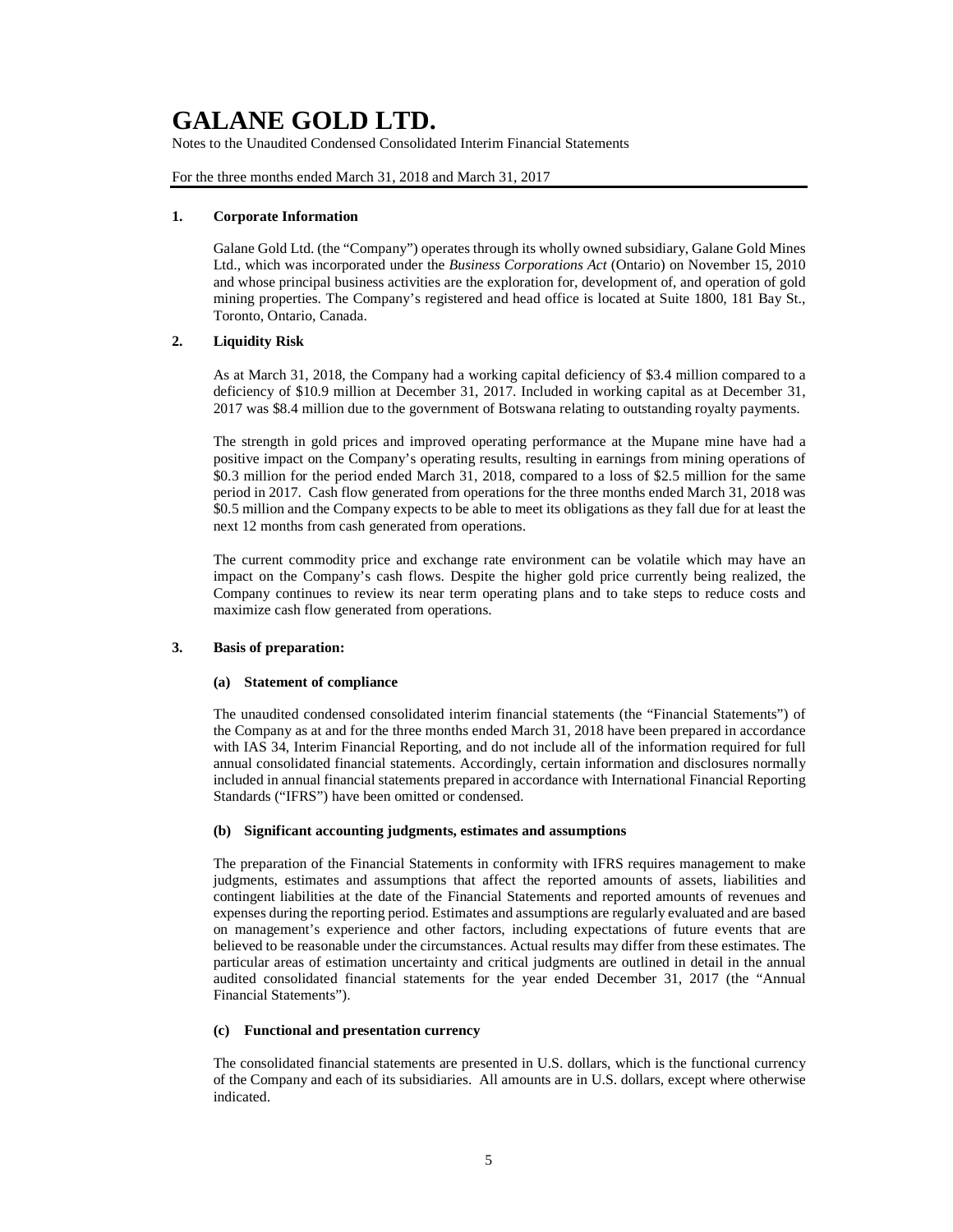Notes to the Unaudited Condensed Consolidated Interim Financial Statements

For the three months ended March 31, 2018 and March 31, 2017

#### **4. Significant Accounting Policies:**

These Financial Statements have been prepared following the same accounting policies and methods of computation as the Annual Financial Statements, except as set out below.

**(a)** IFRS 9 Financial Instruments - The Company adopted IFRS 9 on a retrospective basis effective January 1, 2018. The adoption of this standard did not have any measurement impact on prior period financial results or financial position.

Financial instruments are recognized on the date on which the Company becomes a party to the contractual provisions of the financial instrument. The Company classifies its financial instruments in the following categories:

Financial assets at amortized cost – Assets that are held for collection of contractual cash flows where those cash flows represent solely payments of principal and interest are measured at amortized cost. The Company's receivables, which are not provisionally priced, consist of fixed or determined cash flows related solely to principal and interest amounts. The Company's intent is to hold these receivables until cash flows are collected. Receivables are recognized initially at fair value, net of any transaction costs incurred and subsequently measured at amortized cost using the effective interest rate method. The Company recognizes a loss allowance for expected credit losses on a financial asset that is measured at amortized cost.

Financial liabilities at amortized cost *–* Financial liabilities are measured at amortized cost using the effective interest rate method, unless they are required to be measured at fair value through profit and loss. Interest bearing loans and borrowings, including mining royalties payable are recognized initially at fair value, net of any transaction costs incurred, and subsequently at amortized cost using the effective interest rate method.

**(b)** IFRS 15 Revenue from contracts with customers - The Company adopted IFRS 15 on a retrospective basis effective January 1, 2018. The adoption of this standard did not have any measurement impact on prior period financial results or financial position and accordingly no restatement of prior periods was required.

### **5. Future Accounting Standards:**

The following new standard which has been issued but is not yet effective for the quarter ended March 31, 2018, has not been applied in preparing these Financial Statements:

### **(a) IFRS 16 – Leases**

In January 2016, the IASB issued IFRS 16 "Leases" ("IFRS 16"). This standard is effective for annual periods beginning on or after January 1, 2019, and permits early adoption, provided IFRS 15, has been applied, or is applied at the same date as IFRS 16. IFRS 16 requires lessees to recognize assets and liabilities for most leases. The Company is in the process of determining the impact of IFRS 16 on its consolidated financial statements.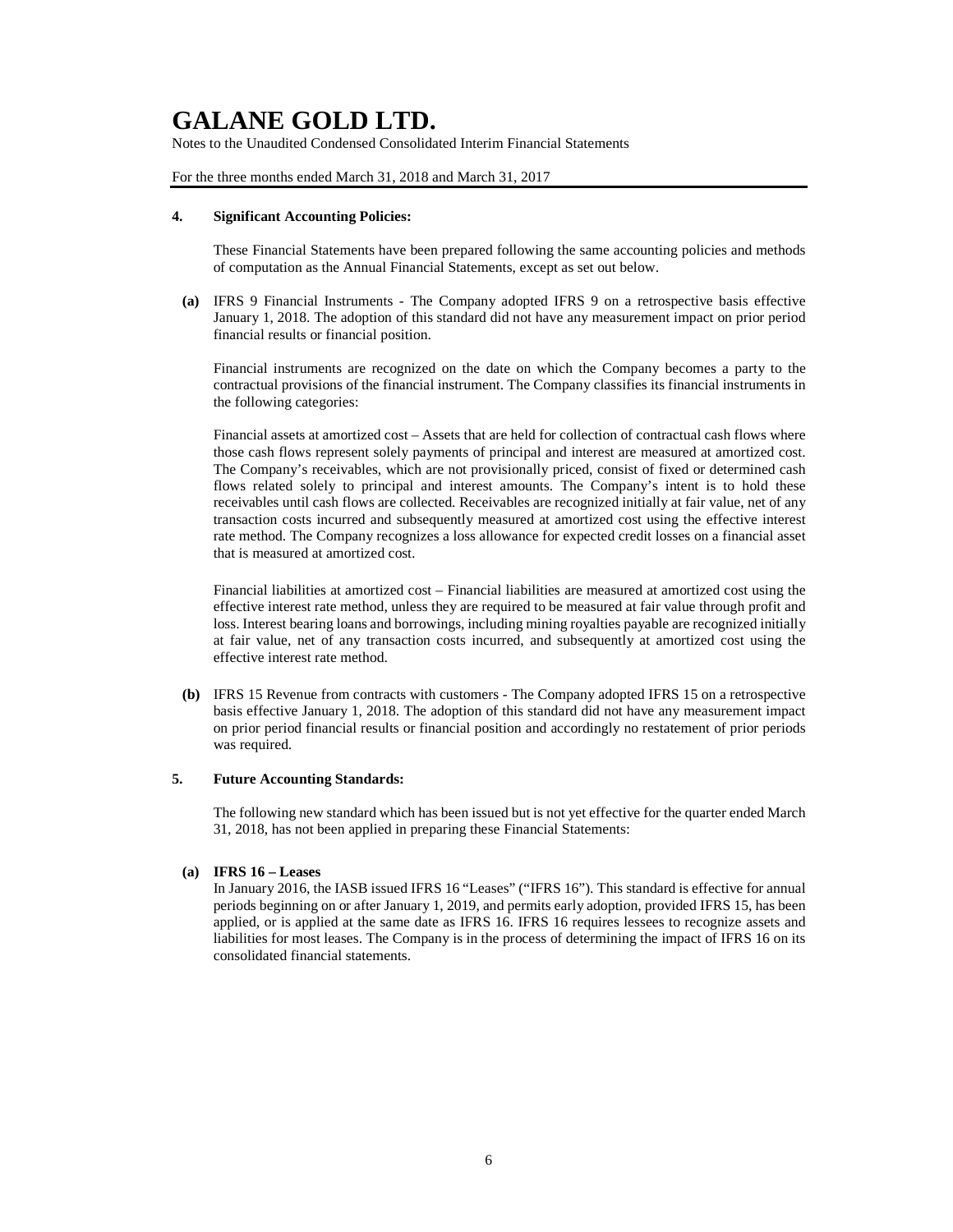Notes to the Unaudited Condensed Consolidated Interim Financial Statements

For the three months ended March 31, 2018 and March 31, 2017

### **6. Trade and other receivables**

|                   |   | March 31, | December 31. |
|-------------------|---|-----------|--------------|
|                   |   | 2018      | 2017         |
| Trade receivables | Φ | 485,670   | 501,890      |
| Taxes recoverable |   | 471.078   | 380,431      |
| Prepaid expenses  |   | 535,512   | 616,807      |
| Other receivables |   | 91.220    | 83,830       |
|                   |   | 1,583,480 | 1,582,958    |

# **7. Inventories**

The amount of inventories recognized as an expense during the period is included in mining costs in the condensed consolidated interim statement of earnings and comprehensive earnings. The carrying values at the end of the respective periods are:

|                 |   | March 31, |   | December 31. |
|-----------------|---|-----------|---|--------------|
|                 |   | 2018      |   | 2017         |
| Gold in process | Φ | 880,735   |   | 855,376      |
| Supplies        |   | 3,089,632 |   | 3,062,476    |
| Ore Stockpiles  |   | 541.492   |   | 854,501      |
|                 | S | 4,511,859 | S | 4,772,353    |

# **8. Mining assets**

The continuity of mining assets for the three months ended March 31, 2018 is as follows:

|                                                                                         | Construction<br>in Progress | Mining and<br>Exploration<br>Properties |                               | Plant and<br>Equipment    | Total                         |
|-----------------------------------------------------------------------------------------|-----------------------------|-----------------------------------------|-------------------------------|---------------------------|-------------------------------|
| Cost at December 31,<br>2017<br>Additions:                                              | \$<br>2,503,251             | \$                                      | 84, 282, 797                  | \$<br>7,034,231           | \$<br>93,820,279              |
| <b>Additions</b>                                                                        | 168,993                     |                                         | 402,133                       | 5,982                     | 577,108                       |
| Cost at March 31, 2018                                                                  | \$<br>2,672,244             | \$                                      | 84,684,930                    | 7,040,213<br>\$           | \$<br>94,397,387              |
| Accumulated<br>depreciation and<br>amortization at<br>December 31, 2017<br>Amortization | \$                          | \$                                      | (51, 554, 433)<br>(1,117,019) | (4,620,002)<br>(266, 133) | \$(56,174,435)<br>(1,383,152) |
| Accumulated<br>depreciation and<br>amortization at March<br>31, 2018                    | \$                          | S.                                      | (52,671,452)                  | (4,886,135)<br>S.         | \$(57,557,587)                |
| Net book value, March<br>31, 2018                                                       | \$<br>2,672,244             | \$                                      | 32,013,478                    | \$2,154,078               | 36,839,800<br>\$              |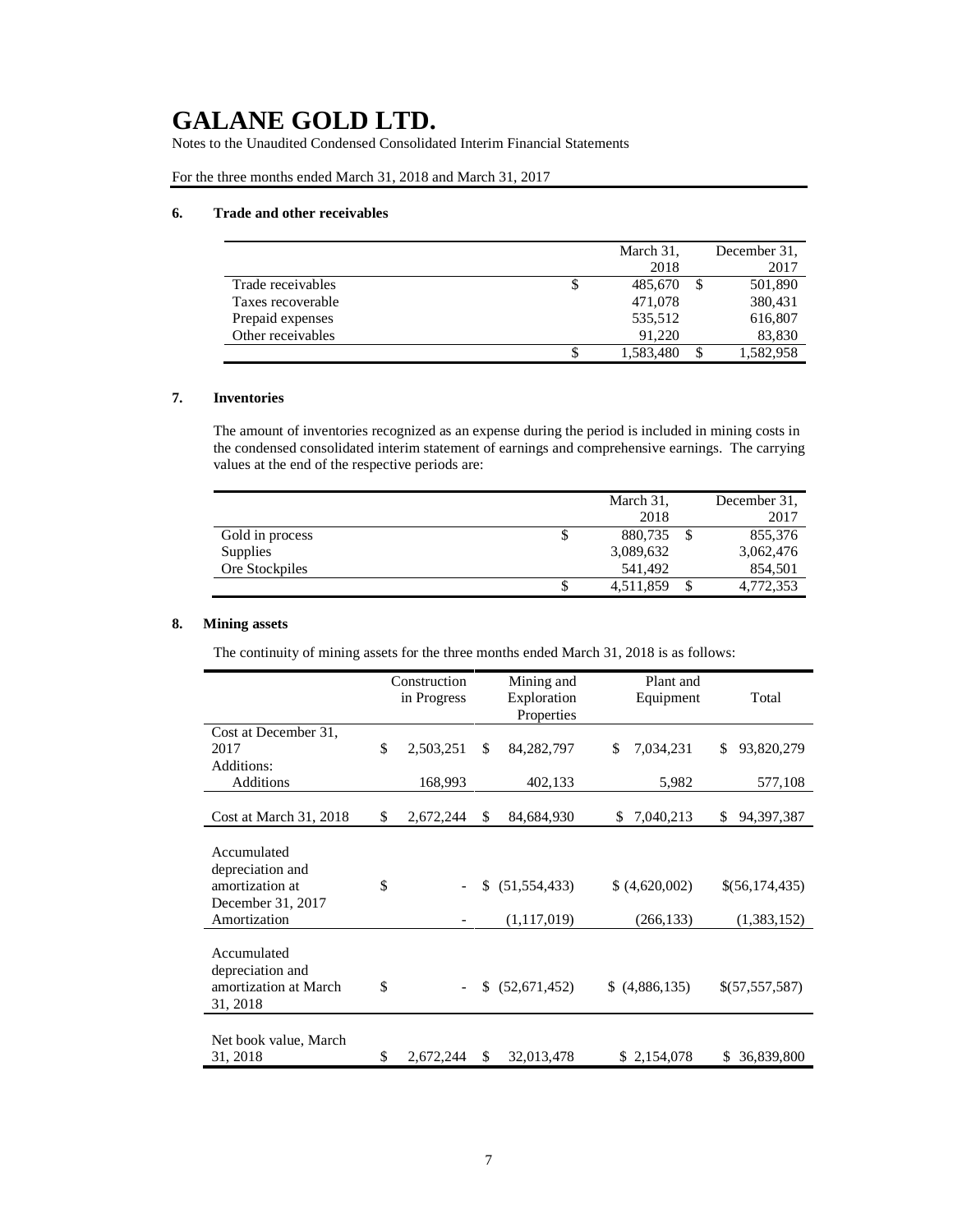Notes to the Unaudited Condensed Consolidated Interim Financial Statements

For the three months ended March 31, 2018 and March 31, 2017

# **9. Restoration and rehabilitation provision**

|                      | Restoration and rehabilitation provision |           |
|----------------------|------------------------------------------|-----------|
| At December 31, 2017 |                                          | 6,530,831 |
| Revaluation          |                                          | 127.940   |
| Accretion            |                                          | 103.456   |
| At March 31, 2018    |                                          | 6.762.227 |

# **10. Trade accounts payable and accrued liabilities:**

|                        |     | March 31,  | December 31. |
|------------------------|-----|------------|--------------|
|                        |     | 2018       | 2017         |
|                        |     |            |              |
| Trade accounts payable | \$. | 8,948,671  | 8,761,3011   |
| Accrued liabilities    |     | 1,996,503  | 2,160,150    |
|                        |     | 10.945.174 | 10,921,451   |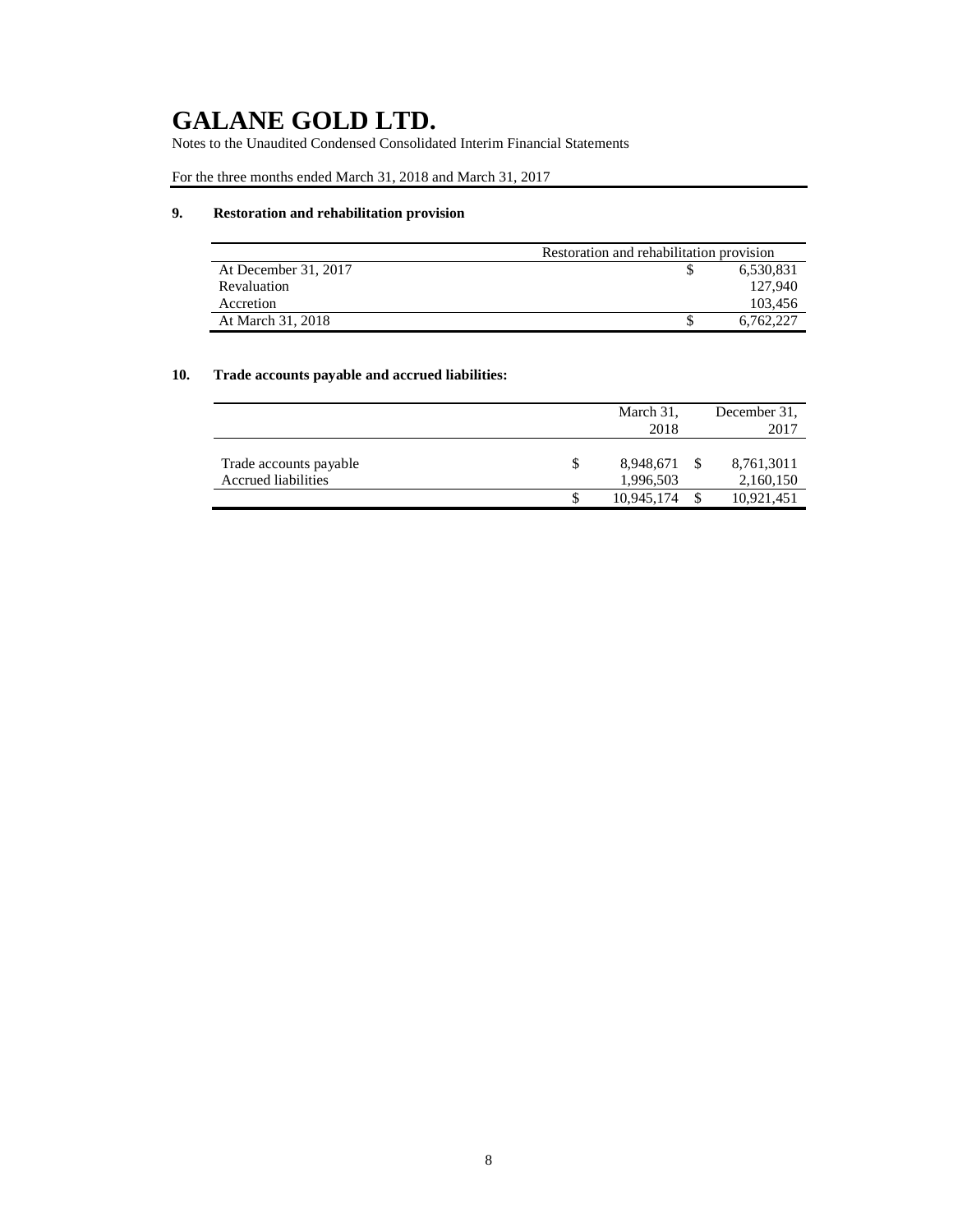Notes to the Unaudited Condensed Consolidated Interim Financial Statements

For the three months ended March 31, 2018 and March 31, 2017

#### **11. Interest-bearing loans and borrowings:**

|                                 | March 31,<br>2018 |      | December 31.<br>2017 |
|---------------------------------|-------------------|------|----------------------|
| Current                         |                   |      |                      |
| Mining Royalties <sup>(2)</sup> | \$<br>520,709     | S    | 8,398,709            |
| Capital lease obligation $(3)$  | 419,730           |      | 463,907              |
|                                 | \$<br>940,439     | \$   | 8,862,616            |
| Non-Current                     |                   |      |                      |
| Debentures $(1)$                | \$<br>6,128,716   | - \$ | 6,072,987            |
| Mining Royalties $(2)$          | 7,878,000         |      |                      |
| Capital lease obligation $(3)$  |                   |      | 41,168               |
|                                 | \$<br>14,006,716  | \$   | 6,114,155            |

 $\overline{1}$  The Company issued unsecured debentures to certain Galaxy loan holders and other parties as settlement of amounts previously due on the acquisition of Galaxy in 2015. The terms of the debentures are as follows:

 $\bullet$  initial principal amount - \$5,650,269;

• principal repayment - on November 20, 2019;

• interest rate - fixed rate of 4% per annum, compounded annually and payable on the principal repayment date;

• \$2,400,836 of such principal is convertible into common shares at a price of Cdn.\$0.58 per share, based on a predetermined exchange rate, with interest convertible into common shares, based on a pre-determined exchange rate, at a price equivalent to the greater of Cdn.\$1.00 and the Discounted Market Price (as defined by the TSX Venture Exchange) at the time of conversion, subject to acceptance of the TSX Venture Exchange; and

• \$3,249,433 of such principal is convertible into common shares at a price of Cdn.\$0.58 per share, based on a predetermined exchange rate, with interest convertible into common shares, based on a pre-determined exchange rate, at a price equivalent to the greater of Cdn.\$0.58 and the Discounted Market Price (as defined by the TSX Venture Exchange) at the time of conversion, subject to acceptance of the TSX Venture Exchange.

<sup>(2)</sup> The Government of Botswana royalties were all recorded as current liabilities at December 31, 2017, however on March 19, 2018 an agreement was reached with the government regarding royalties payable on the sale of gold and subsequent repayment thereof under the following terms (see Note 15):

- \$8,398,709 of royalties deferred to December 2017 will commence repayment in March 2018 over 34 months as follows:
	- o principal repayments of \$21,593 per month for ten months commencing March 2018,
	- o principal repayments of \$101,593 per month for 12 months commencing January 2019, and
	- o the remaining balance to be repaid in 12 equal monthly payments commencing January 2020;
- interest to be charged at Bank of Botswana commercial bank prime lending rate plus 5%, applied on a simple interest basis, equating to \$28,407 per month over the 34 month repayment period; and
- the deferral amount is unsecured.

<sup>(3)</sup> The Company acquired one light vehicle in 2014 for use at the mine for total cost of \$27,000 and financed the purchase through capital lease obligations. The capital leases are for a term of 36 months, with average monthly payments of \$870 per month principal and interest and a final payment of \$11,889, with the final payment paid in June 2017. In addition, the Company acquired a Komatsu Dozer in March 2015 and financed \$535,000 of the acquisition costs. The lease term is 48 months with monthly payments of approximately \$13,500 per month principal and interest. In December 2016, the Company acquired an Atlas Copco Simba drilling machine and financed \$617,000 of the acquisition cost. The lease term is 24 months with monthly payments of approximately \$28,616 in principal and interest.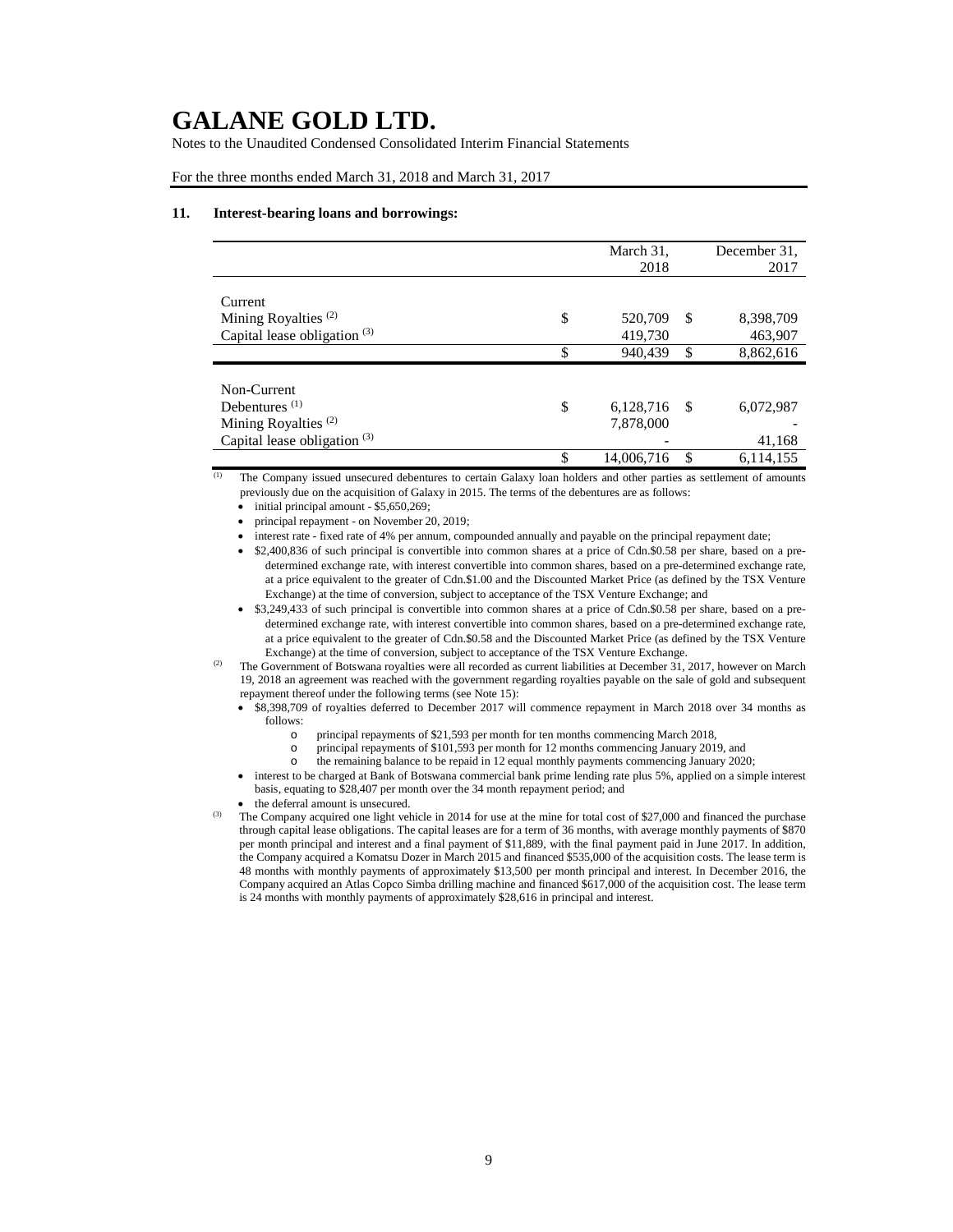Notes to the Unaudited Condensed Consolidated Interim Financial Statements

For the three months ended March 31, 2018 and March 31, 2017

#### **12. Income and Mining Taxes:**

The Company estimates the effective tax rate expected to be applicable for the full fiscal year and uses that rate to provide for income taxes in interim reporting periods. The Company also recognizes the tax impact on certain discrete (unusual or infrequently occurring) items, including changes in judgment concerning the probable realization of losses and effects of changes in tax laws or rates, in the interim period in which they occur.

As a result of the effect of utilization of loss carry forwards available to the Company, the Company reported no income tax expense for the three months ended March 31, 2018 (three months ended March 31, 2017 - \$nil). The effective income tax rates vary from the combined Canadian federal and provincial statutory income tax rate of 26.50% for the three months ended March 31, 2018 (three months ended March 31, 2017 – 26.50%) due to the geographical distribution of earnings, which are subject to different tax rates, fluctuations in exchange rates and other non deductible expenses.

### **13. Share Capital**

### **(a) Authorized share capital:**

As at March 31, 2018, the authorized share capital of the Company consisted of an unlimited number of common shares. All issued shares are fully paid.

#### **(b) Issued share capital:**

As at March 31, 2018, 146,804,760 common shares are issued and outstanding.

The Company did not issue any common shares during the three month period ended March 31, 2018.

The Company issued 965,782 common shares during the three month period ended March 31, 2017. The shares were issued pursuant to the Company's deferred share unit plan at a weighted average price of C\$0.17.

#### **(c) Stock Options:**

The Company has a stock option plan whereby options may be granted to directors, officers, employees and consultants. As at March 31, 2018, a maximum of 14,680,476 options to purchase common shares were issuable under the Company's stock option plan, of which 4,980,476 remained available for issuance.

The following is a summary of stock options outstanding as at March 31, 2018 and December 31, 2017 along with changes during the periods then ended:

|                                                                |             |    | Weighted              |
|----------------------------------------------------------------|-------------|----|-----------------------|
|                                                                |             |    | Average               |
|                                                                | Number of   |    | <b>Exercise Price</b> |
|                                                                | Options     |    | (CDN\$)               |
| Balance December 31, 2016                                      | 11,290,000  | S  | 0.18                  |
| Options expired                                                | (1,090,000) |    | 0.84                  |
| Options cancelled                                              | (250,000)   |    | 0.05                  |
| Options exercised $(3)$                                        | (750,000)   |    | 0.05                  |
| Options granted May 29, 2017, expiring May 29, 2022            | 500,000     |    | 0.10                  |
| Balance December 31, 2017 and March 31, 2018 <sup>(1)(2)</sup> | 9,700,000   | \$ | 0.11                  |
|                                                                |             |    |                       |

 $(1)$  The weighted average time to expiration for outstanding options is 2.8 years. a. The range of exercise price are Cdn.\$0.095 to Cdn.\$0.12.

(2) As at March 31, 2018, 2,690,000 options were exercisable (December 31, 2017 – 2,690,000).<br>
(3) The weighted average share price on the exercise dates for the 2017 steek entire exercises

The weighted average share price on the exercise dates for the 2017 stock option exercises was CA\$0.09.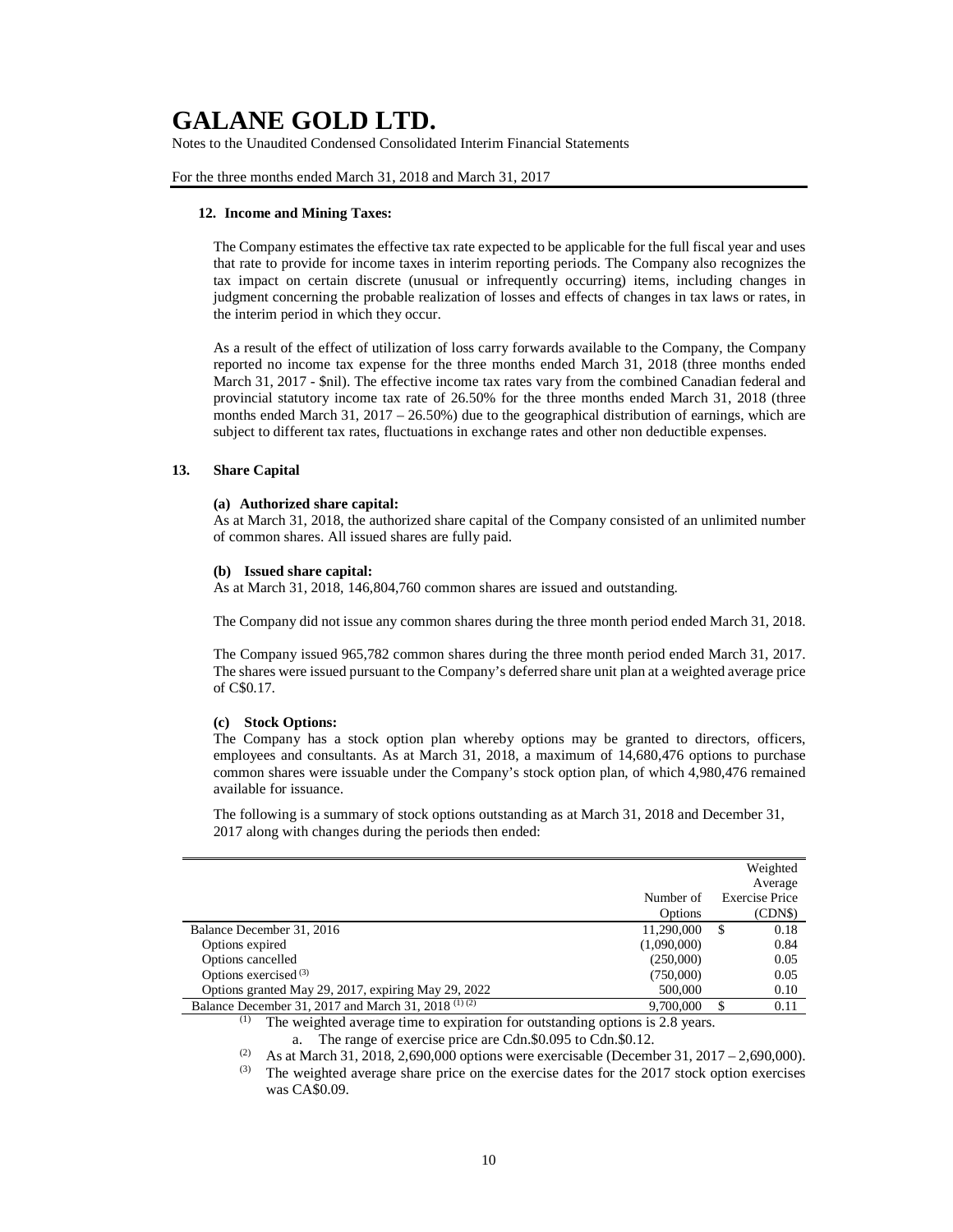Notes to the Unaudited Condensed Consolidated Interim Financial Statements

For the three months ended March 31, 2018 and March 31, 2017

### **(d) Earnings (loss) per share:**

The calculation of earnings (loss) per share is based on the following data:

|                                                                                                                      | Three months<br>ended<br>March 31,<br>2018 |             |    | <b>Three months</b><br>ended<br>March 31,<br>2017 |  |  |
|----------------------------------------------------------------------------------------------------------------------|--------------------------------------------|-------------|----|---------------------------------------------------|--|--|
| Loss attributable to Galane shareholders                                                                             | S                                          | (1,472,842) |    | (4,263,351)                                       |  |  |
| Weighted average number of common shares outstanding for<br>purposes of basic earnings per share<br>Dilutive options |                                            | 146,804,760 |    | 145,732,833                                       |  |  |
| Weighted average number of common shares outstanding for the                                                         |                                            |             |    |                                                   |  |  |
| purpose of diluted earnings per share                                                                                |                                            | 146,804,760 |    | 145,732,833                                       |  |  |
| Earnings per share                                                                                                   |                                            |             |    |                                                   |  |  |
| <b>Basic</b>                                                                                                         | \$                                         | (0.01)      | \$ | (0.03)                                            |  |  |
| Diluted                                                                                                              | \$                                         | (0.01)      | S  | (0.03)                                            |  |  |

Basic earnings (loss) per share is computed by dividing the earnings (loss) by the weighted average number of common shares outstanding during the period. Diluted earnings per share reflects the potential dilution of outstanding deferred share units and stock options in the weighted average number of common shares outstanding during the period, if dilutive. For Q1 2018 and Q1 2017, all instruments were considered anti-dilutive due to the net loss in the respective periods.

### **(e) NLE Shares:**

The Company entered into an agreement (the "NLE Agreement") on July 27, 2011 to acquire all of the issued and outstanding shares of NLE.

The NLE Agreement provides for the issuance of up to an additional 8,750,000 common shares upon the achievement of exploration milestones on the NLE mineral properties within seven years from the date of the closing of the NLE Acquisition. On April 8, 2014, the Company issued an aggregate of 1,375,000 common shares as a result of the achievement of the first milestone. As a result, the Company provided for a share based compensation amount of \$157,986 (1,375,000 common shares at a price of CDN\$0.12 per share) which was recognized as an addition to fixed assets.

### **(f) Deferred Share Units**

The Company has established a deferred share unit plan whereby deferred share units ("DSUs") may be granted to directors, officers, employees and consultants. As at March 31, 2018, a maximum of 13,262,888 DSUs were issuable under the Company's deferred share unit plan, of which 7,327,060 remained available for issuance.

During the period ended March 31, 2017, the Company issued a total of 965,782 shares under the Company's deferred share unit plan at a weighted average price of C\$0.17.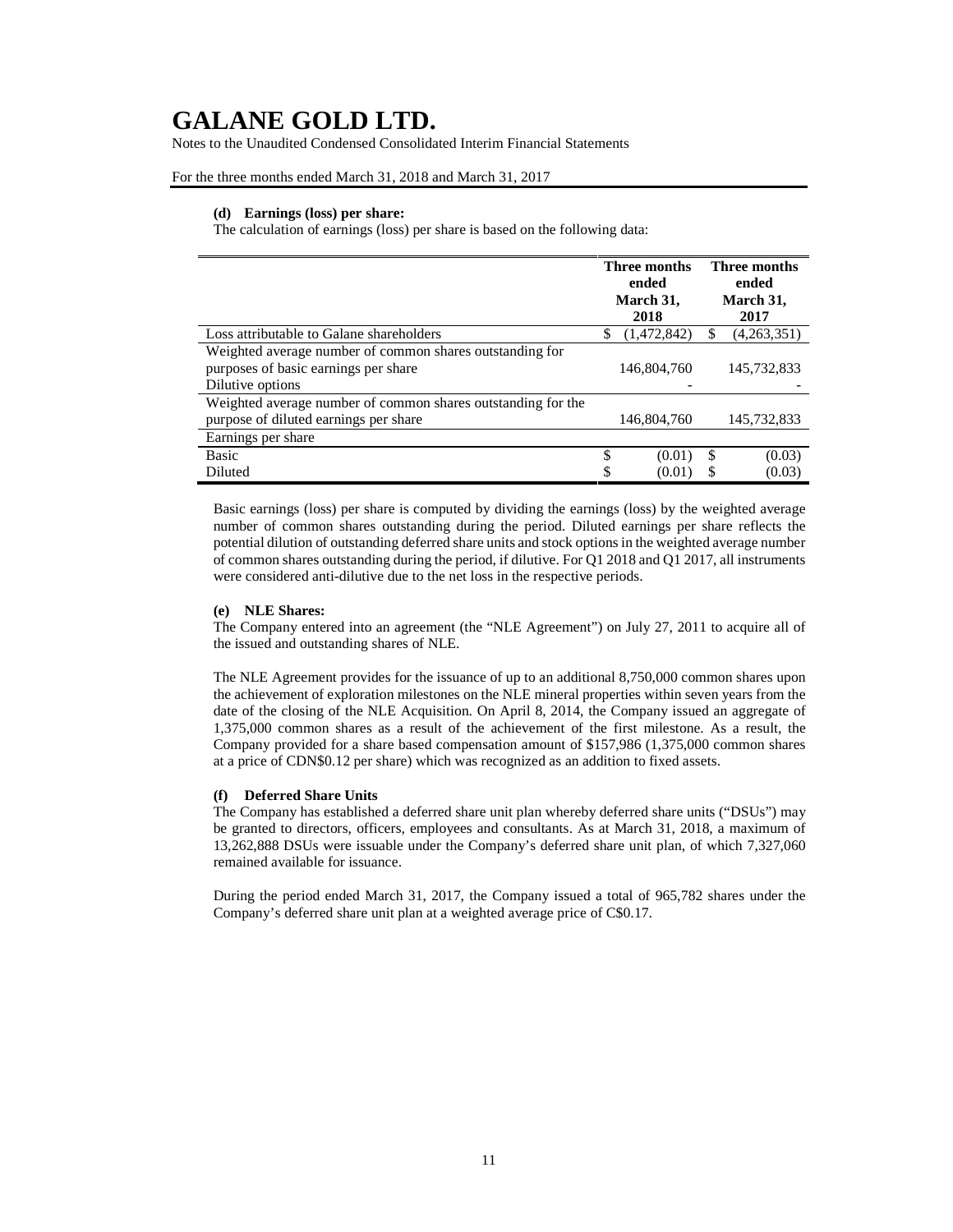Notes to the Unaudited Condensed Consolidated Interim Financial Statements

# For the three months ended March 31, 2018 and March 31, 2017

# **(g) Warrants:**

The following is a summary of warrants outstanding as at March 31, 2018 and changes during the periods then ended:

|                                               | Number of<br>Warrants | Weighted<br>Average   |
|-----------------------------------------------|-----------------------|-----------------------|
|                                               |                       | <b>Exercise Price</b> |
|                                               |                       | (CDN\$)               |
| Balance, December 31, 2016                    | 4,596,614             | 0.11                  |
| Warrants expired November 20,2017             | (4,076,598)           | 0.10                  |
| Balance, December 31, 2017 and March 31, 2018 | 520,016               | 0.18                  |

# **14. Breakdown of loss and comprehensive loss items:**

# **(a) Mining costs**

|                               |   | Three month<br>period ended<br>March 31,<br>2018 |  |           |
|-------------------------------|---|--------------------------------------------------|--|-----------|
| Mining and production         | S | 7,263,144                                        |  | 7,024,729 |
| Administrative                |   | 987,985                                          |  | 918,740   |
| Total costs                   |   | 8,251,129                                        |  | 7,943,469 |
| Depreciation and amortization |   | 1,383,152                                        |  | 1,317,514 |
|                               | S | 9.634.281                                        |  | 9,260,983 |

# **(b) Corporate general and administration**

|                          | Three month<br>period ended<br>March 31,<br>2018 |  |         |
|--------------------------|--------------------------------------------------|--|---------|
| Professional fees        | \$<br>129,978                                    |  | 85,310  |
| Corporate administration | 455,243                                          |  | 339,110 |
| Share-based compensation | 65,013                                           |  | 62,213  |
|                          | \$<br>650.234                                    |  | 486,633 |

# **(c) Financing costs**

|                                                              | Three month<br>period ended<br>March 31, |           | Three month<br>period ended<br>March 31, |         |
|--------------------------------------------------------------|------------------------------------------|-----------|------------------------------------------|---------|
|                                                              |                                          | 2018      |                                          | 2017    |
| Interest on long term debt                                   | S                                        | 47.672 \$ |                                          | 424.689 |
| (Decrease)/Increase in fair value of warrants denominated in |                                          |           |                                          |         |
| foreign currency                                             |                                          | 480       |                                          | 1,529   |
| Accretion                                                    |                                          | 103,456   |                                          | 63,108  |
|                                                              | S                                        | 151.608   |                                          | 489.326 |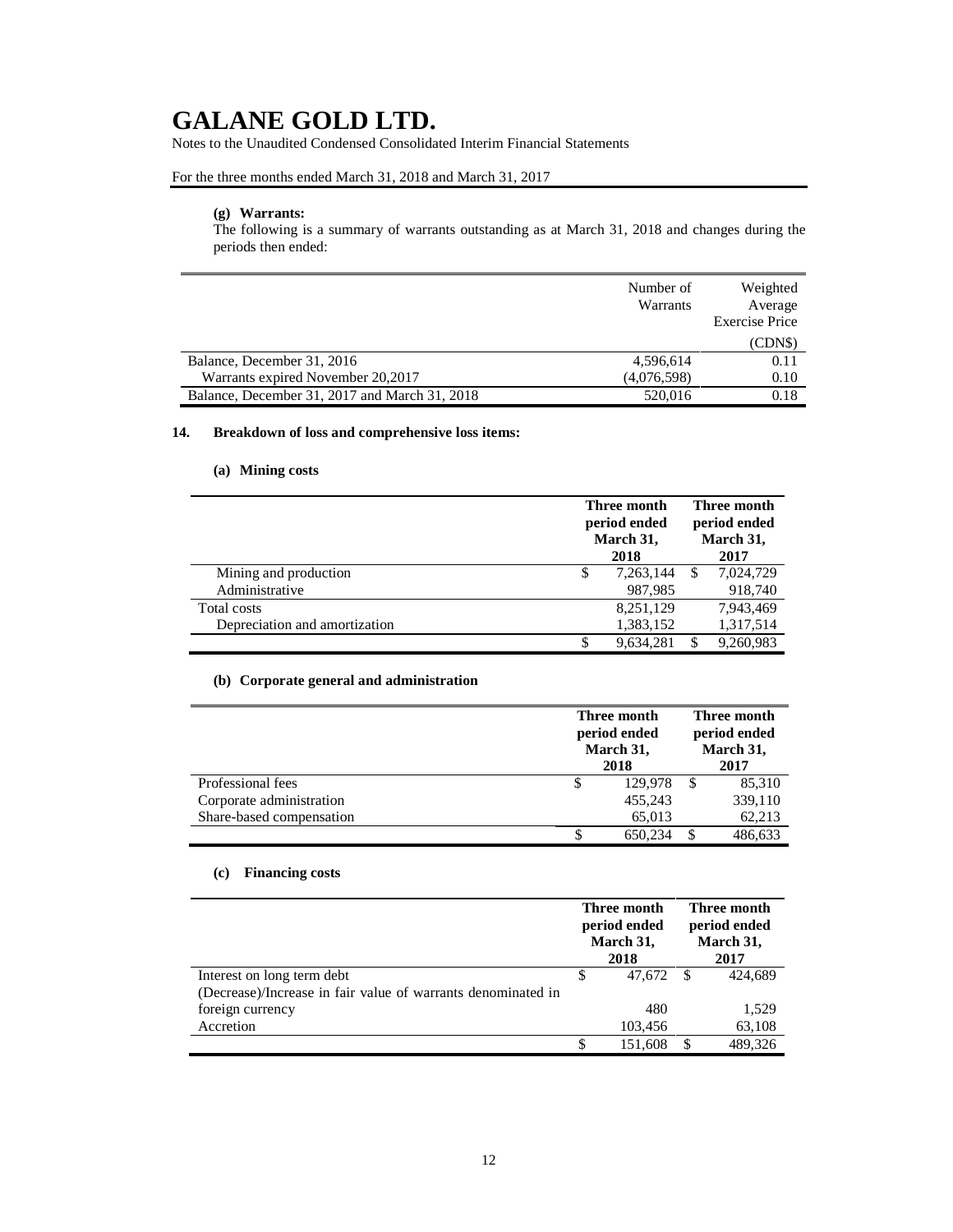Notes to the Unaudited Condensed Consolidated Interim Financial Statements

For the three months ended March 31, 2018 and March 31, 2017

### **(d) Other expenses**

|                       |   | Three month<br>period ended<br>March 31,<br>2018 |  | Three month<br>period ended<br>March 31,<br>2017 |  |
|-----------------------|---|--------------------------------------------------|--|--------------------------------------------------|--|
| Other income          | S | (2,932)                                          |  | (1, 478)                                         |  |
| Galaxy on-going costs |   | 292,206                                          |  | 306,950                                          |  |
|                       |   | 289.274                                          |  | 305,472                                          |  |

#### **15. Commitments and Contingencies**

### **(a) Royalty expenses**

Production from the Mupane operation is subject to government royalties (included in mining costs) of 5% of revenues based on market prices at the date of shipment. For the three month period ended March 31, 2018, the Company paid \$499,998 in royalties (2017 – expensed \$340,793).

### **(b) Operating contractual obligations**

The Company has operating lease obligations which relate to obligations for land operating lease agreements as follows:

| To be incurred in the remainder of 2018 | \$305.382   |
|-----------------------------------------|-------------|
| To be incurred $2019-2021$              | \$1,344,234 |

### **(c) Claims**

The Company is also subject to the possibility of revised tax assessments for some years. The Company does not believe that, should unfavourable decisions arise from any review of its tax filings, that any amount it might be required to pay will be material. No amounts have been provided for in the Financial Statements.

#### **16. Segmented information**

The Company operates in one reportable segment, being the exploration, development and operation of gold mining properties. All of the Company's equipment and mining assets are located in the Republics of Botswana and South Africa and all revenues of the Company have been earned to date in the Republic of Botswana. A breakdown of the total assets by geographic segment is as follows:

|                          | Canada             | South Africa<br><b>Botswana</b> |                                         | Total        |
|--------------------------|--------------------|---------------------------------|-----------------------------------------|--------------|
| Cash<br>All other assets | \$ 86.614<br>5.693 | 69.101<br>12,859,200            | $$2,279,156$ $$2,434,871$<br>30.070.246 | 42,935,139   |
| Balance, March 31, 2018  | \$92,307           | \$12,928,301                    | \$32,349,402                            | \$45,370,010 |